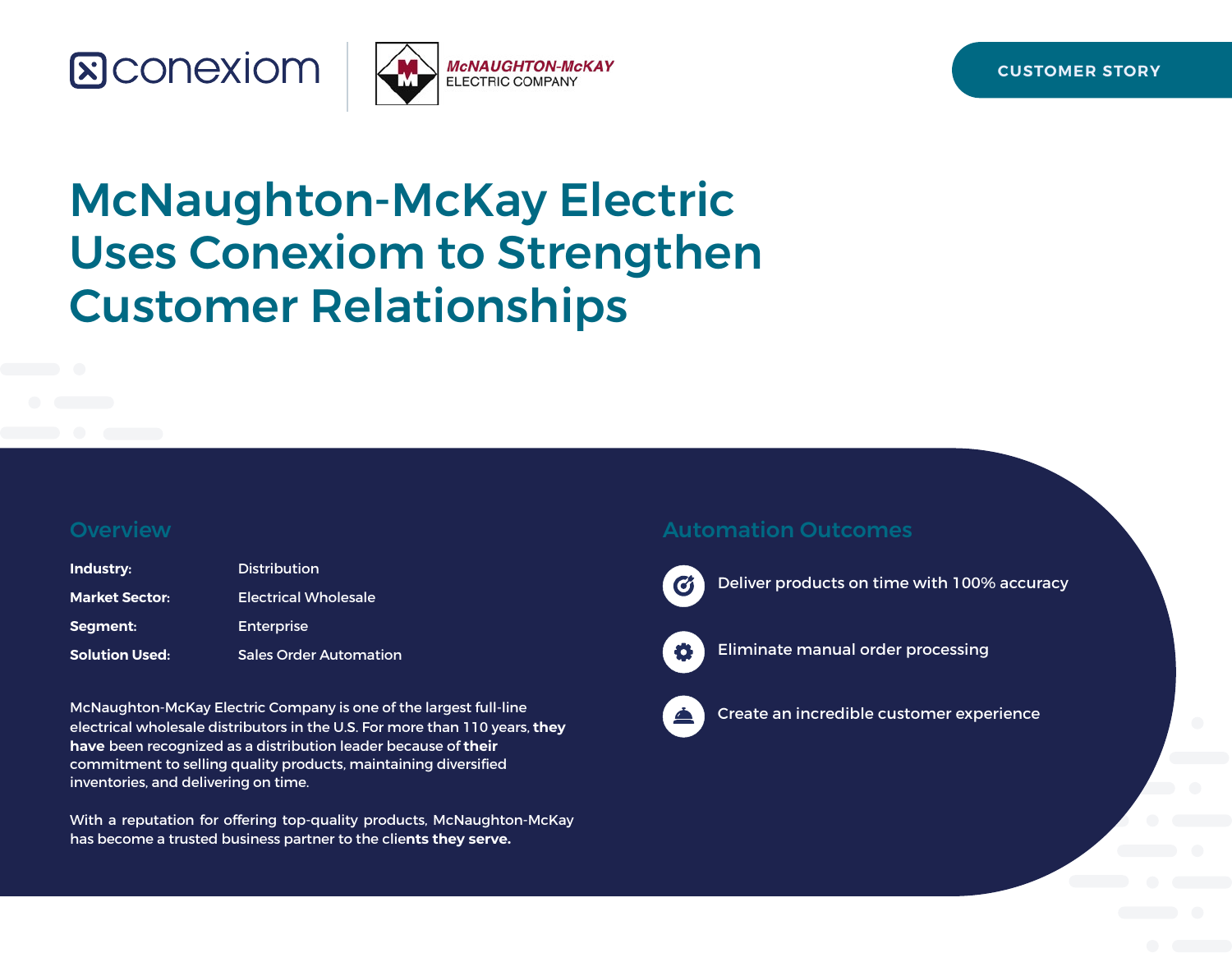# Challenge

As a busy distributor, McNaughton-McKay enjoyed efficient order processing with many of their EDI-enabled customers. But many medium and large companies still processed orders via paper or phone.

To accommodate these customers, McNaughton-McKay staffed a team of customer service representatives (CSRs) to manually re-enter customer information, which led to several challenges:

- **EGRs spending hours each day on data entry as opposed to interacting with clients**
- **The opportunity for human error when keying purchase orders into the ERP system as sales orders**
- Î **Allocating time for returns, exchanges, and rebills for inaccurate orders**

McNaughton-McKay looked for a solution that could seamlessly and accurately process orders while allowing CSRs to serve customers instead of processing paperwork.



"As a company dedicated to helping customers become more efficient, it made sense for us to do the same."

DENNY WYSS SENIOR PROJECT MANAGER, MCNAUGHTON-MCKAY

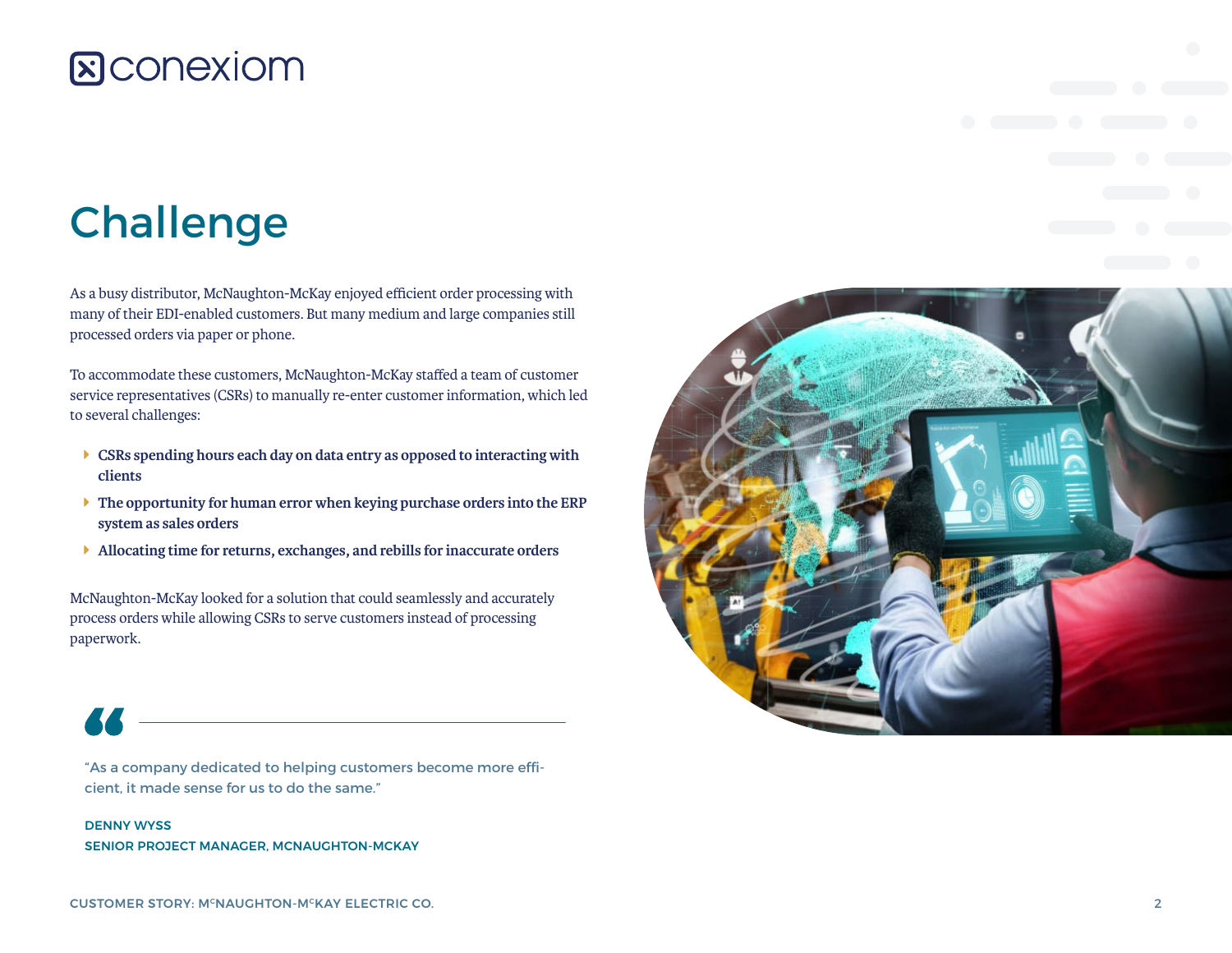## Solution

McNaughton-McKay turned to Conexiom to modernize their business.

Conexiom captures data from a purchase order and seamlessly transforms it into a sales order in the ERP system. The SaaS automation solution delivers touchless document processing with 100% data accuracy. This type of automation resolved McNaughton-McKay's issues with resource restraints and the potential for dataentry errors.

McNaughton-McKay launched The Conexiom Platform with several high frequency customers. "As soon as the team saw large orders coming in clean that they didn't have to manually enter, they were ecstatic with the results," recalls Wyss.

"Initially, there were some concerns over the accuracy of the information captured due to the stigma of optical character recognition (OCR), but since Conexiom doesn't rely on OCR, there was no chance of misreading orders."

With Conexiom, McNaughton-McKay gained the peace of mind that sales orders were processed with 100% data accuracy.

"The Conexiom Platform was the right solution for us because it was incredibly easy. Once the customer map is set up, you email the order to Conexiom, and it takes care of the rest."

DENNY WYSS SENIOR PROJECT MANAGER, MCNAUGHTON-MCKAY

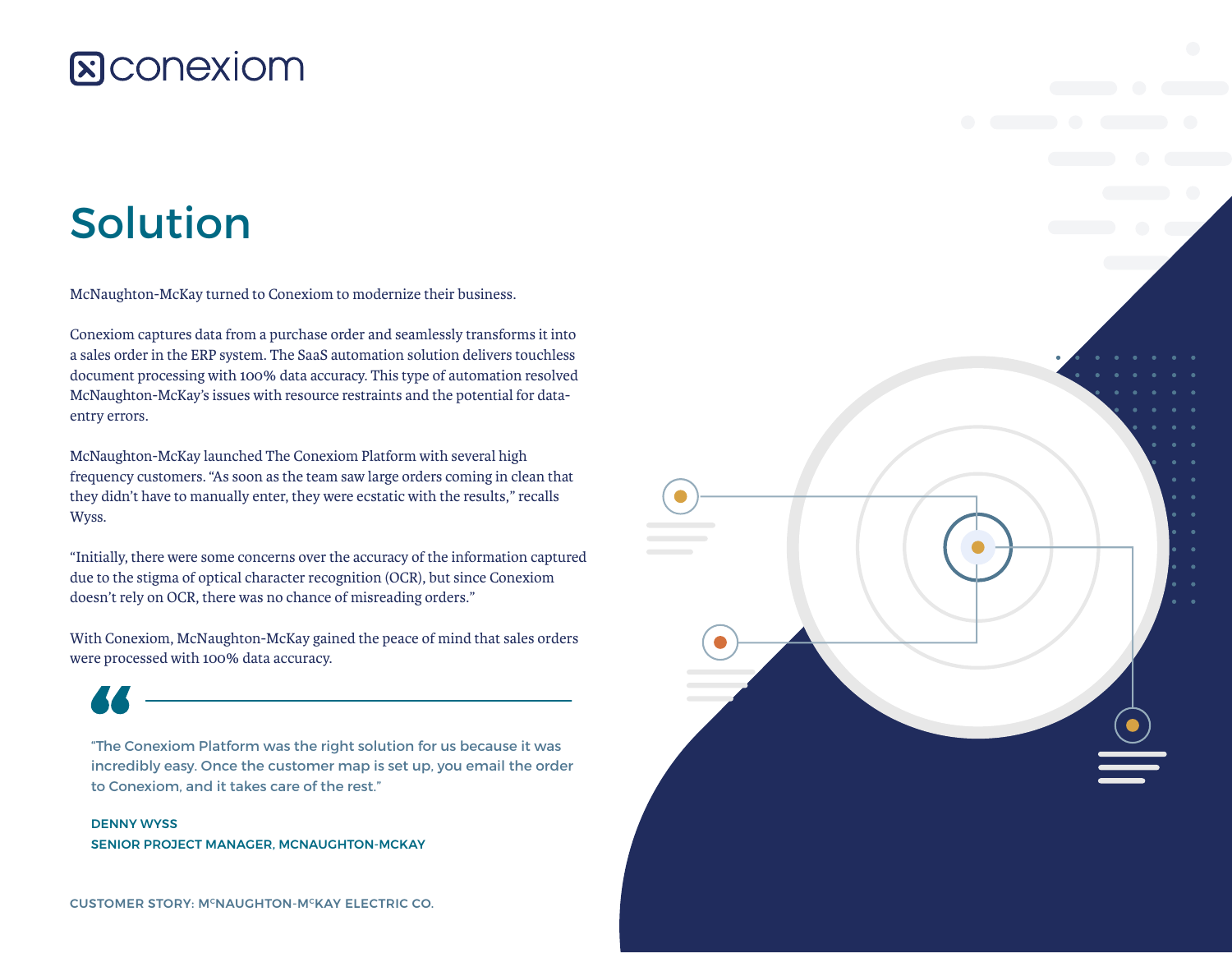## Business Outcomes

With The Conexiom Platform, McNaughton-McKay has seen immediate ROI and tangible results:

- **I** Orders are processed in minutes with 100% data accuracy.
- Î **CSRs can focus on customers and their success.**

"The part that impresses me most is Conexiom's capability to take a manual order process and reduce the time spent on it to virtually nothing," said Wyss. "Getting set up was painless, and Conexiom delivers some phenomenal capabilities beyond simply eliminating manual entry."

Conexiom transformed McNaughton-McKay into a modern business, and the company could not be more thrilled.

McNaughton-McKay has continued to enroll customers since its initial implementation. "It is an impactful change," says Wyss. "We're able to hand off more transactional tasks to machines that excel at that and let our staff do what they excel at, which is solving problems and finding better solutions for our customers."



"I highly recommend Conexiom because it's the whole package—from being easy to use to being faster and more accurate."

#### DENNY WYSS SENIOR PROJECT MANAGER, MCNAUGHTON-MCKAY